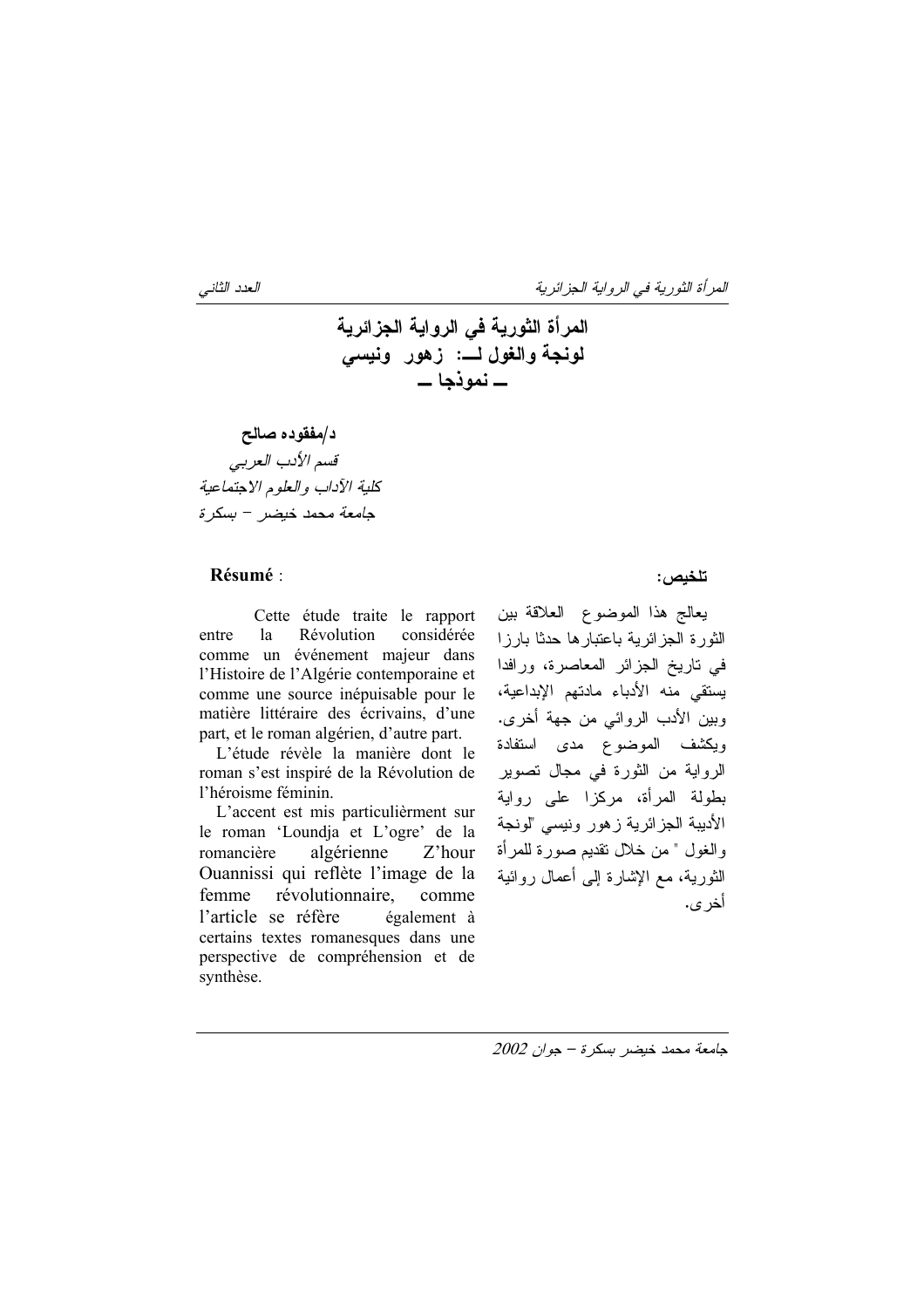د/ صالح مفقوده

مجلة العلوم الإنسانية

المقدمة:

عند نتاول موضوع المرأة الثورية في الرواية الجزائرية، ينبغي النمييز بين أمرين هما: المرأة أنْناء الثورة النحريرية، والمرأة الثورية، فالأولى لا نعنى بالضرورة امتلاك المرأة للحس الثوري أو الروح الثورية، فقد نسهم في الثورة بغير وعي، وقد نتعرض للاضطهاد من طرف المستعمرين، ۖ أما المرأة الثورية فهي الواعية التي انخرطت في صفوف الثورة لنعمل مع المجاهدين، كما نعني المرأة الثورية كل امرأة ثائرة على الوضع حتى بعد الاستقلال، غير أن ما سينطرق له الموضوع يتعلق بالمرأة الثورية أثناء الثورة، تلك الفترة الحاسمة في تاريخ المرأة الجزائرية.

وبالرغم من أن ثورية المرأة الجزائرية لم نكن وليدة الثورة، بل كانت سابقة عنها إذ سجل التاريخ الجزائري أسماء عظيمة في تاريخ الجزائر منذ القديم، غير أن الثورة التحريرية كانت الحدث الاستثنائي الذي سمح للمرأة بالتحرر وإثبات الوجود.

ولقد استثمرت الرواية الـجزائرية الثورة لتقديم صور عن المساهمة الفعالة للمرأة فمي الكفاح المسلح من خلال نقديم نماذج عن المرأة الثورية، فإضافة إلى الأسماء الناريخية النَّبِي أشارت الِيها الرواية، فإنه يمكن الحديث عن بعض النماذج عن المرأة الثورية، ۖ ومن ذلك ما ورد في رواية لونجة والغول لزهور ونيسى وهو ما نتناوله هذه المقالة.

الثورة الجزائرية وتحرر المرأة

تعد الثورة الجزائرية الكبرى 1954–1962 فترة استثنائية في تاريخ المرأة الجزائرية حققت أثناءها حريتها وأثبتت وجودها، حتى أنه ليمكن القول: بأن المرأة الجزائرية أثناء الثورة التحريرية كانت أكثر تحررا منها بعد الاستقلال، فالثورة لم تكن ضد المستعمر فحسب، بل كانت أيضا ضد الأفكار البالية التي تميز بين الذكر والأنثي في الإنسانية.

لقد كانت الثورة الجزائرية المسلحة بمثابة النفير العام، حيث هب الشعب للكفاح، كل بما يملك، ۖ وبما يستطيع، ۖ يتساوى في ذلك الذكور واﻹناث. ۖ نقول الباحثة عايدة أديب بامية: (( لقد برهنت الحرب حقا على أنها كانت الفترة الذهبية في تاريخ المرأة الْجَزْائِرِية، ۚ إِذْ أَنَّهُ فَمِي أَعْقَابِ الْذَلَاعِ الْثَوْرِةِ ظَهَرَتَ تَغْيَرَاتَ مَفَاجِئَة شاملة وبعيدة المدى في وضعية المرأة ))<sup>(أ)</sup>

۔<br>حامعة محمد خلصر اسکر ة - حوان 2002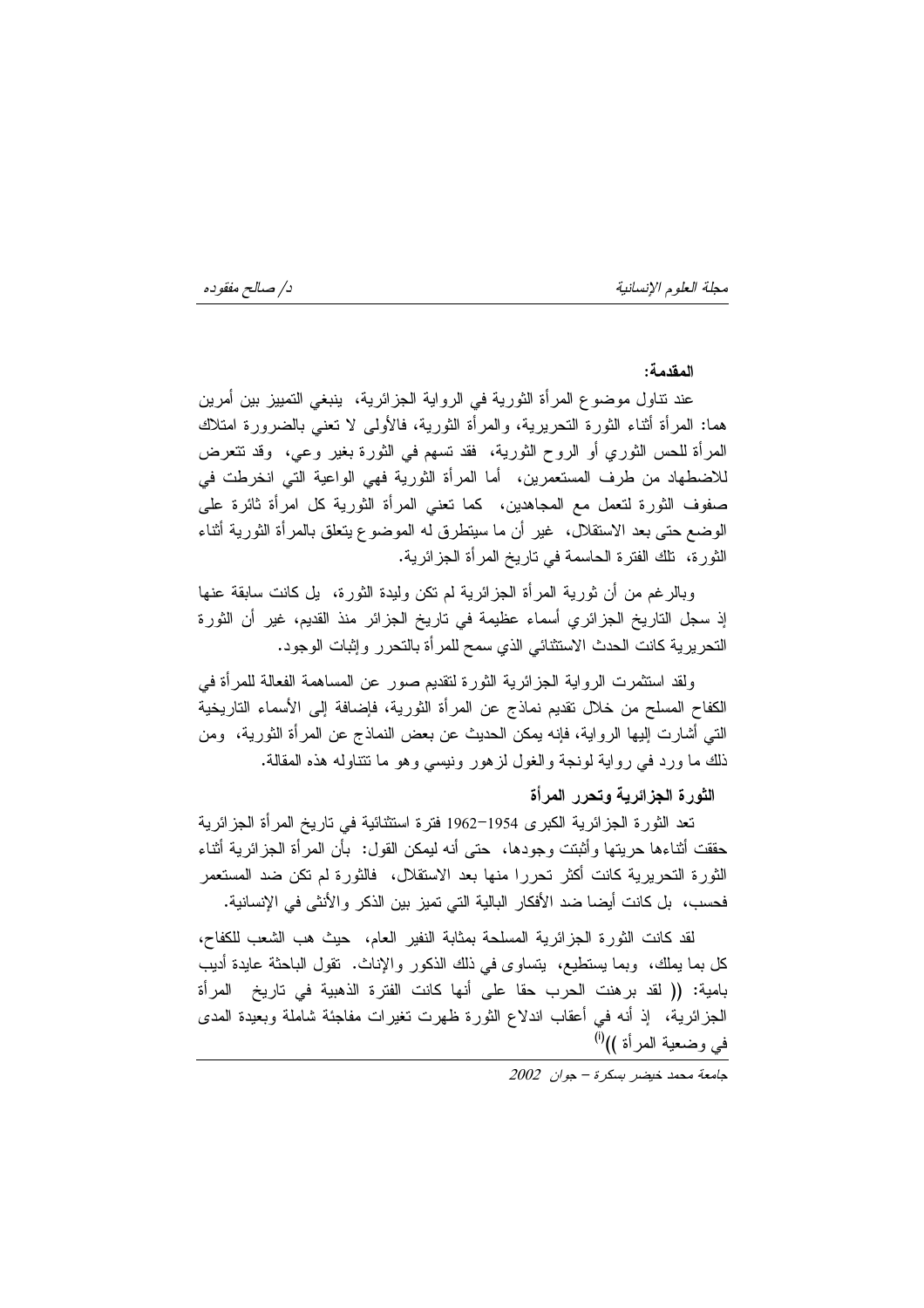المرأة الثورية في الرواية الجزائرية

العدد الثاني

وعندما جاء الاستقلال وجدت المرأة نفسها نعود القهقرى، ۖ وكأن الكفاح المسلح لم يكن إلا استثناء للقاعدة، ونشازا في مأساة طويلة نبدأ منذ ماقبل الاحتلال الفرنسي، لتستمر عبر الزمن، تصف الكاتبة جوليت منس هذه الفجاءة التي أصابت المرأة الْجِزِائِرِية قائلة: (( أُخيرا جاء الاستقلال "يوليو\_ تموز 1962م" وأُعيِّدت النساء إلى بيوتهن، بعضهن بوجه عام الأصغر سنا كانت قد اعتقدت أن نضالها يمنحها حقوقا سرعان ما خاب أملها )) <sup>(ii</sup>)

أصيبت النساء بخيبة أمل بعد الاستقلال، لأن المجتمع عاد إلى صورته الأصلية التي نتظر للمرأة نظرة قصور ودونية، لكن المرأة التي أثبتت جدارتها أثناء الثورة ماكان لمها أن تستسلم بسهولة، فقد تأثَّرت بالموقف التحرري، وظلت نطالب بحقوقها في التعليم و الشغل و المشاركة في الحياة بصفة عامة.

والمرأة الثورية ليست وقفا على الثورة التحريرية الكبرى فحسب فهناك المرأة الثورية قبل الثورة: لالا فاطمة نسومر \_ لالا خديجة \_ الكاهنة \_ ننينهنان... الخ. وبعد الثورة استمر نضال المرأة.

ولكن الثورة النحررية بالذات هي الفترة المشرفة في ناريخ المرأة، ۖ وهي الفترة المرجعية للأعمال الأدبية، ۖ وسأنطرق للمرأة الثورية فـي الرواية الجزائرية المكتوبة بالعربية.

## المرأة الثورية في الرواية الجزائرية

من خلال قراءتي للأعمال الروائية لم أجد رواية نقف وقفة متأنية عند هذه النقطة فتخصص ر و ابة كاملة لبطلة من بطلات الجز ائر .

لقد أشار وطار مجرد إشارة إلى جميلة بوحيرد في روايته " اللاز الثانية " العشق والموت في الزمن الحراشي، جميلة بوحيرد بطلة كبيرة كما نعرف. ألقى عليها القبض عام 1957 عشية العثور على فرنسي كان يلفظ أنفاسه الأخيرة، وكان مقيدا بشجرة، وأفاد بأن أفراد عائلته قد قتلو بأيدي ثوار، فتم اقتياد جميلة في ذلك اليوم للتحقيق، ۖ وكانت تحمل وثائق ورسائل ومبلغا ماليا، ۖ وثبت بعد التحقيق أنها سكرنتيرة لقائد فدائيي الجزائر: ياسف سعدي، ونسبت إلى جميلة بوحيرد تهمة تفجير القنبلة الموقوتة

 $2002$  جامعة محمد خيضر بسكرة - جوان 2002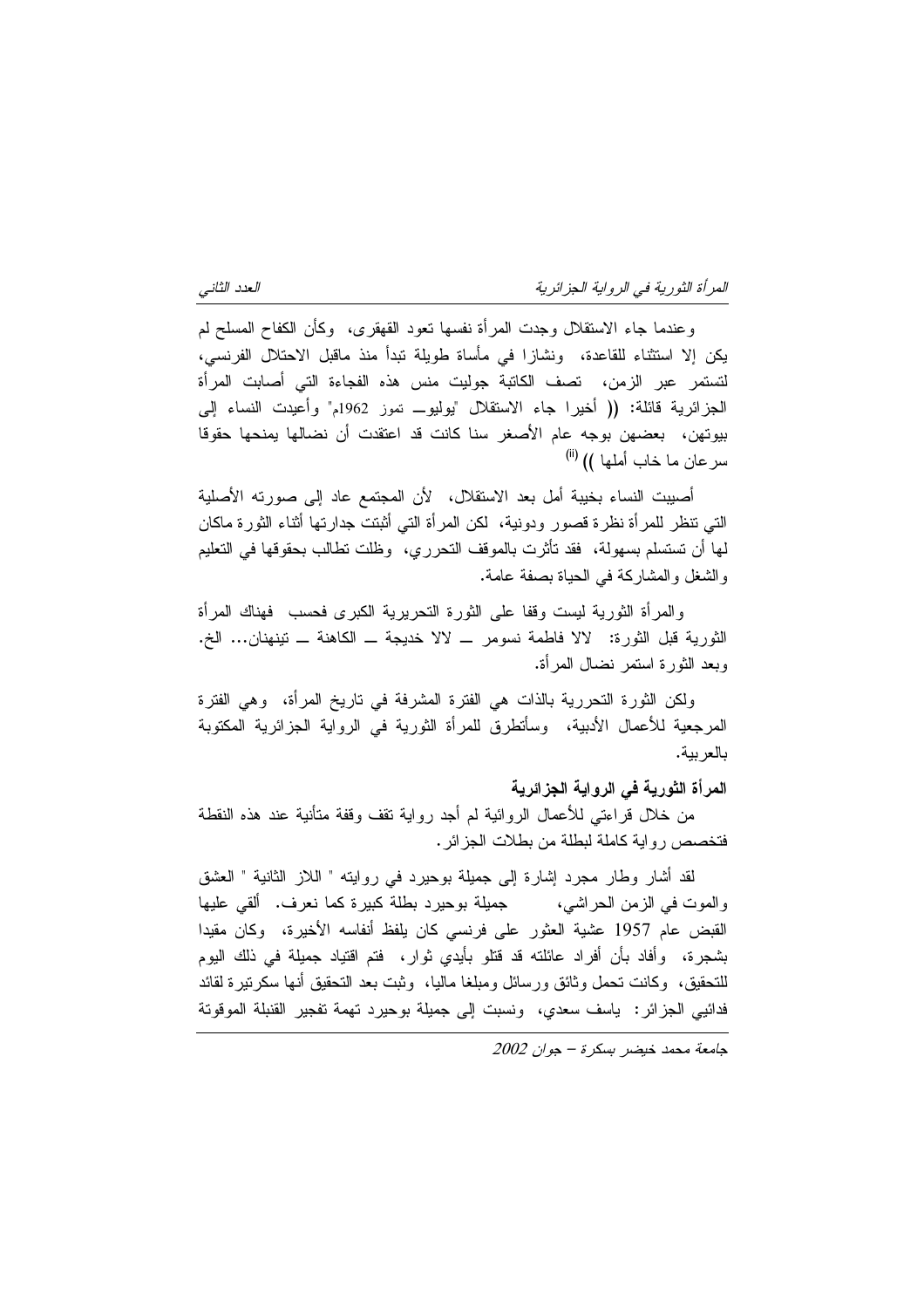د/ صللح مفقوده<br>مسلم

مجلة العلوم الإنسانية

يوم57/01/16. بأحد الملاهي حيث أصيب مايزيد على عشرين أوربيا هلك أغلبهم. <sup>(iii</sup>) وحكمت المحكمة العسكرية على جميلة بالإعدام، ثم صدر حكم التخفيف إلى السجن المؤبد. ۖ وبنحرر البلاد نحررت جميلة، وصارت رمزًا نغني به أغلب الشعراء المعاصرين نذكر منهم: سليمان العيسى ـــ نزار قباني ـــ محمد الفيتوري ـــ بدر شاكر السياب ـــ نازك الملائكة. . . الخ. ومما قاله نزار قباني <sup>(iv)</sup>

(( الاسم جميلة بوحيرد ر قم الزنز انة تسعون في السجن الحربي بو هران والعمر اثنان وعشرون عينان كقنديلي معبد والشعر العربى الأسود كالصيف، كشلال الأحز ان)). ومع هذه البطولة التاريخية، فإننا لانجد رواية وإحدة تستثمر هذا الاسم، أو نوظف

هذا الرمز، هذه المرأة الأسطورة في ناريخ الجزائر. وإذا كنا لانجد رواية كاملة مخصصة لذلك، فإننا لانعدم الحديث عن المرأة الثورية، ولعل أهم النماذج المصورة للمرأة في الرواية هي:

1\_ الحديث عن حياة مدرسة في رواية "من يوميات مدرسة حرة " لزهور ونيسي، حيث نصور هذه الرواية معلمة نعمل في حي "صلامبي"، وكانت منخرطة في العمل الثوري، ونلتقي بالمجاهدين، وهذه الرواية أقرب إلى السيرة الذاننية <sup>(٧).</sup>

1 ــ المرأة الثورية، والعجوز خالتي البهجة في رواية "لونجة والغول" لزهور ونيسي. 1 \_ رحمة بنت الفحام في رواية الانفجار لمحمد مفلاح. 1 ـــ الطالبة الثورية فـي رواية مرزاق بقطاش البزاة. . وإنن فإن أهم من نكلم عن المرأة الثورية زهور ونيسى، وسنقف عند نموذجين ثوريين في روايتها الأخيرة "لونجة والغول".

> المرأة الثورية في رواية لونجة والغول النموذج الأول: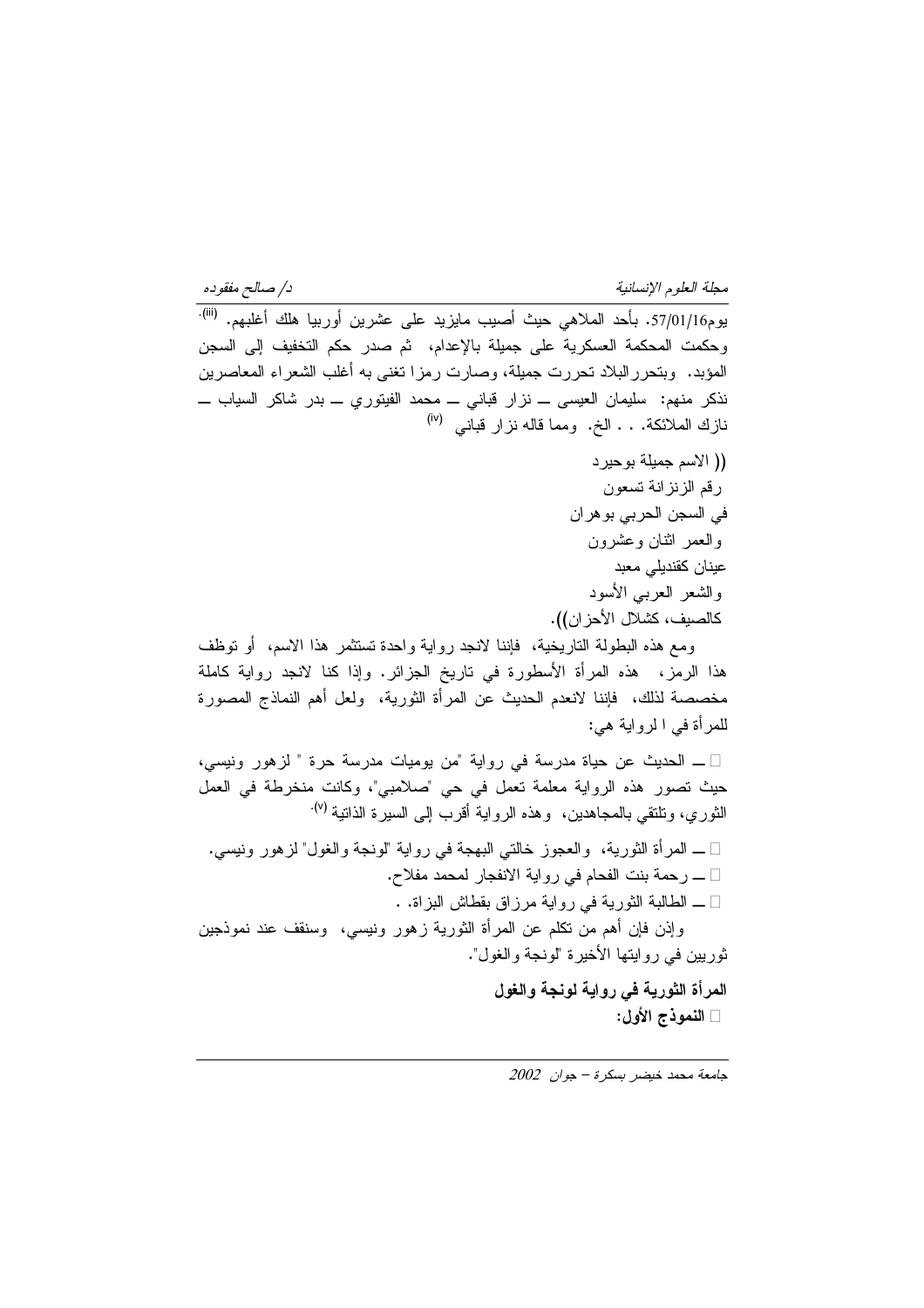المرأة الثورية في الرواية الجزائرية

العدد الثانبي

ويتمثَّل في نلك المرأة التي نأتي إلى بيت مليكة ملتحفة ب"حايك" أبيض، نلبس حذاء أسود دون كعب، نقول الكانبة: (( وسرعان ما نزعت الخمار عن وجه جميل، وشعر مقصوص أسود وفم مبتسم مجاملة )) <sup>(vi)</sup>. هذه الأخيرة أخبرت مليكة بأنها ( المرأة الثورية ) أرملة شهيد، نفذ فيه حكم الإعدام بالمقصلة، غير أن التحاقها بصفوف الثوار ليس أخذا بثأر زوجها فحسب بل هو ثأر عام، فقد استشهد أبوها وعمها في أحداث 1945 بخراطة، واستشهد جدها لأمها بثورة الزعاطشة بالجنوب، ومن ثمة فإن عملها هو كفاح من أجل الحق <sup>(vii)</sup> . إن هذه المجاهدة تتصف بالمو اصفات الآتية:

1 ـــ تبدو خفيفة نشيطة، ذات شعر مقصوص، وحذاء لا كعب له، وهذا أخف وأسرع، ونبدو في زي نسوي عام حتى لا نعرف، كما أنها نحرص على عدم ذكر اسمها.

2 ــ أن هذه المجاهدة لا نعتبر أن ما نقوم به أمرا خارقا للعادة، بل نعده أمرا طبيعيا، وتخبر هذه المجاهدة مليكة بأن الثورة عامة، والثوار كثر لا يعرف بعضهم بعضا، ۖ خلافا لما تعتقده مليكة، كما تخبر ها بأن في الجبل مجاهدات كثير ات.

3 ــ هذه المرأة واعية، شاعرة بالناريخ الثوري لأسرتها خاصة، وللشعب الجزائري عامة، فهدفها من الكفاح الوطنبي، ولا يعود لأسباب شخصية.

4 ــــ أن هذه الفدائية شاركت في إحدى العمليات قبل التحاقها بالجبل، وهذا الشرط كان لاز ما لمن يلتحق بالثور ة.

النموذج الثاني:

يتمثَّل في "خالتي البهجة" و هي امرٍ أة طالق كانت تعمل في حمام الحي، ثم صارت إضافة إلى ذلك نعمل لصالح الثورة.

نزور "خالتي البهجة" بيت مليكة ثلاث مرات في الرواية:

1 ـــ في المرة الأولى: أنت البهجة إلى مليكة وطمأنتها أنها ستأنيها بمعلومات عن الزوج الغائب، ومن خلال الزيارة نتعرف على بعض الجوانب في شخصية "البهجة". 2 ـــ وتأتـي فـي المرة الثانية مـحزونة مـهمومة لتخبر مليكة (الـحامل) وفـي شـهرها التاسع بوفاة زوجها، ولتؤكد لمها بأنه لا مجال للشك، فالمجاهدون متأكدون، تقول: ((إن هؤلاء الناس لا يعيدون الكلمة مرتين)) (<sup>viii)</sup>.

 $2002$  حامعة محمد خلضر بسكرة - حوان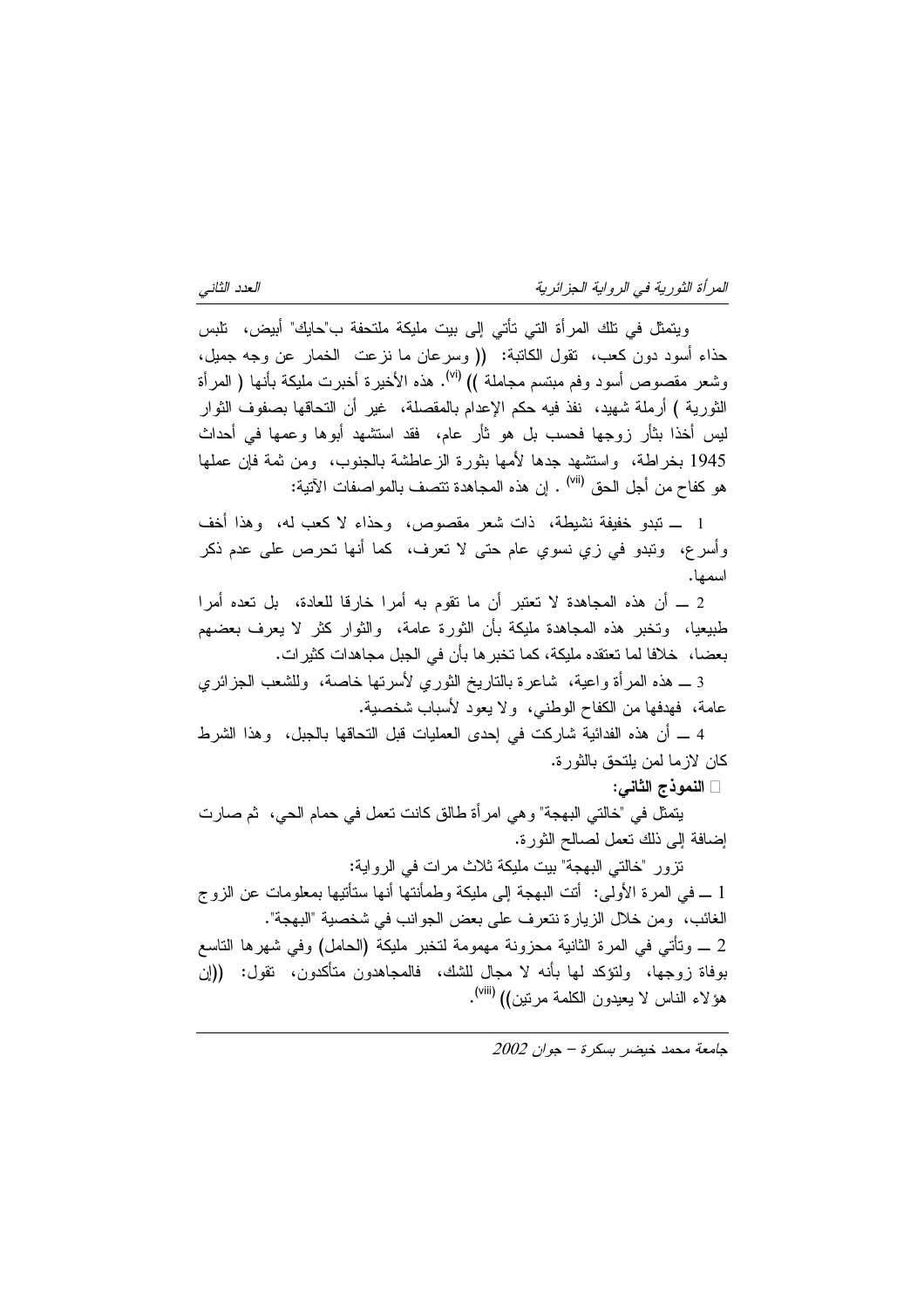د/ صىالح مفقوده

مجلة العلوم الإنسانية

ذلك مثل عائلات الشهداء جميعا )) <sup>(x)</sup> . 3 ـــ أما فـي المـرة الثالثة فلا نأتـي العجوز بمعلومات وأخبار حاسمة، ونكاد الكاتبة أن تخصص هذه الزيارة لتقدم البهجة نفسها لمليكة، ومن خلالها للقراء، فتتحدث عن جمالها الفتان عندما كانت صغيرة، كما نتكلم عن حظها التعيس في عدم الإنجاب، فقد كانت عقيما مما سبب لها الطلاق مرنين، وأثناء الحكي نتوقف البهجة، وندندن بلحن حز ين قائلة:

وأخبر تها بأنها ستتقاضى منحة مالية بعد أيام قلائل: (( بر سلها لها المجاهدون مثلها في

ماتعدېش علمي الجندى خويا وتقتلك بالغدرة نشوفك فرانسا الحندي خوبا <sup>(x)</sup>.

يتبين من خلال زيارة العجوز البهجة لبيت مليكة أن هذه العجوز انخرطت في الثورة في البداية بدون استيعابها لذلك، إذ استغلها رجال النظام لفائدة الثورة، نظرًا لامتلاكها موهبة نشر الأخبار والدعاية وقد وجدت رغبة في هذا التسخير، بل وحققت نجاحا مما أهلها لأن تصير (( عضوا دائما في المقاومة، وعندها أوراق وشهادات تثبت ذلك )) <sup>(xi</sup>).

ونجاحها هذا يدل من جهة أخرى على قدرة الثوار على نقييم الناس ومعرفة استخدام الشَّخص في المكان والوظيفة المناسبة له، كما أن البهجة لم نبقٍ مجردٍ وسيلةٍ دعائيةٍ بلهاء، بل نحولت إلى مناضلة حقيقية بدليل أنها كانت نعرف كثيرا من الأمور، غير أنها ندعي عدم المعرفة <sup>(xii</sup>) .

وبذلك فالعجوز نتشترك مع المرأة الأولى في بعض الصفات ۖ وتختلف عنها في صفات أخرى، فمن أوجه النشابه بين المرأنين أن كلا منهما غير مرتبطة أسريا، فالأولى أرملة شهيد، والعجوز البهجة مطلقة، مما يساعدهما على القيام بالمهمة الثورية، وهذه الخاصية استخدمتها الرواية كثيرًا في وصف المرأة المجاهدة، كما أن هذين النموذجين استخدمتا لجلب الأخبار المتعلقة بالمجاهدين، فمهمتهما اتصالية، وهناك أوجه خلاف بين الاثنتين أهمها:

1 ـــ أن المرأة الأولى مجاهدة حقيقية متفرغة للجهاد، وعلى انصال مباشر بالمجاهدين، بينما البهجة تقوم بوسائل الدعاية إلى جانب عملها اليومي بالحمام، وتحقق المر أتان بذلك نكاملا في العمل الثوري.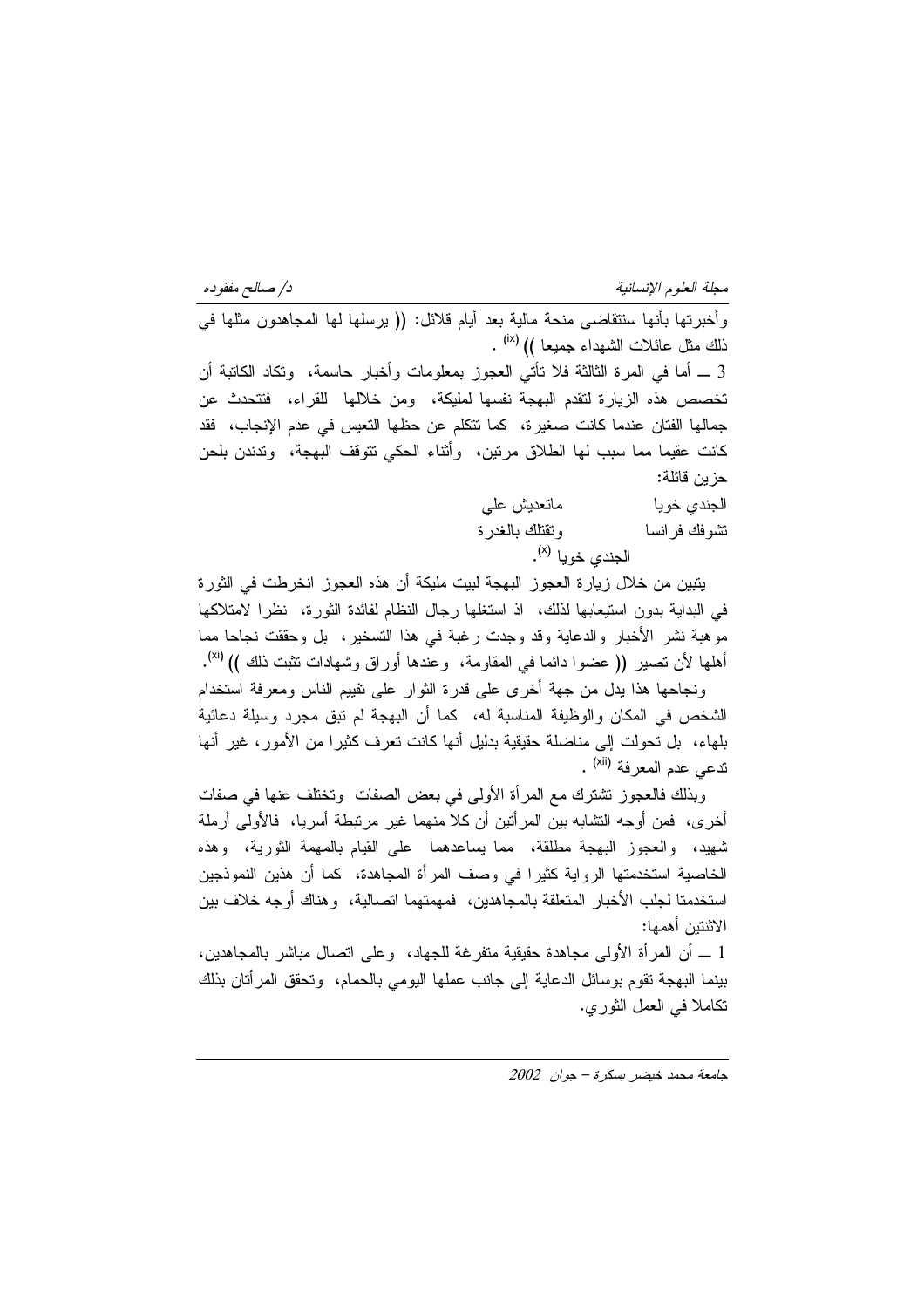المرأة الثورية في الرواية الجزائرية

2 ـــ أن الأولى تبدو خفيفة نشيطة، تتسم بطابع السرية، في حين نجد الثانية عكس ذلك، فهي شعبية معروفة لدى الجميع. 3 ــ أن المرأة الأولى تبدو أكثر وعيا وفهما للوضع، ۖ في حين أن العجوز لاتعرف المجاهدين، بل تحكي عنهم أخبارا شبه أسطورية، فتصورهم كالملائكة.

ومن خلال هذين النموذجين يتبين الدور الفعال والحاسم الذي قامت به المرأة أثناء الثورة في مجال الكفاح إلى جانب ا لرجل، والعمل في الجانب الدعائي والإعلامي داخل أوساط الشعب. غير أن زهور ونيسى شأنها في ذلك شأن الكتاب الآخرين تعتبر قيام المرأة بالثورة تضحية بالنفس، أو تعويضا عن نقص لدى المرأة ( نرمل ــ تطليق). صحيح أن المرأة الأولىي أكدت لمليكة أنها ندافع من أجل نحرير الوطن، وليس أخذا لثأر شخص معين، ومع ذلك يبقى اختيار المرأة المترملة أو المطلقة للعمل الثوري هو الغالب، ۖ إذ لم نجد امر أة تحارب إلى جانب زوجها في الجبل رغم وجود ذلك تاريخيا. الخلاصة

والخلاصة أن الثورة الجزائرية كانت حدثا عظيما في تاريخ الجزائر المعاصرة، وبالرغم من استثمار الإنشاء الروائـي لمهذا الـحدث الناريخي إلا أن الرواية لم تكن فـي مستوى الحدث وبقيت قاصرة عن تصوير واستلهام الثورة للحديث عن حرية المرأة. وكنموذج عن المرأة الثورية نجد ما قدمته الأديبة زهور ونيسى في روايتها لونجة والغول التي عرضت فيها نموذجين عن المرأة نموذج المرأة الثورية الواعية المتعلمة، ۖ ونموذج المرأة الأمية التـي تستثمر الثورة مواهبها وظروفها لخدمة الثورة ونشرها فـي الأوساط الشعينة.

## الـهوامش:

بامية عايدة أديب : نطور الأدب القصصبي الجزائري(1925– 1967) تر : د . محمد  $^{-1}$ صقر. ديوان المطبوعات الجامعية، الجزائر. ص 205. <sup>ii</sup> – منس جوليت : المرأة في العالم العربي، تر: الياس مرفص، دار الحقيقة للطباعة والنشر ، بيروت . 1981. ص 102.

 $2002$  حامعة محمد خبضر بسكرة - حوان

العدد الثانبي